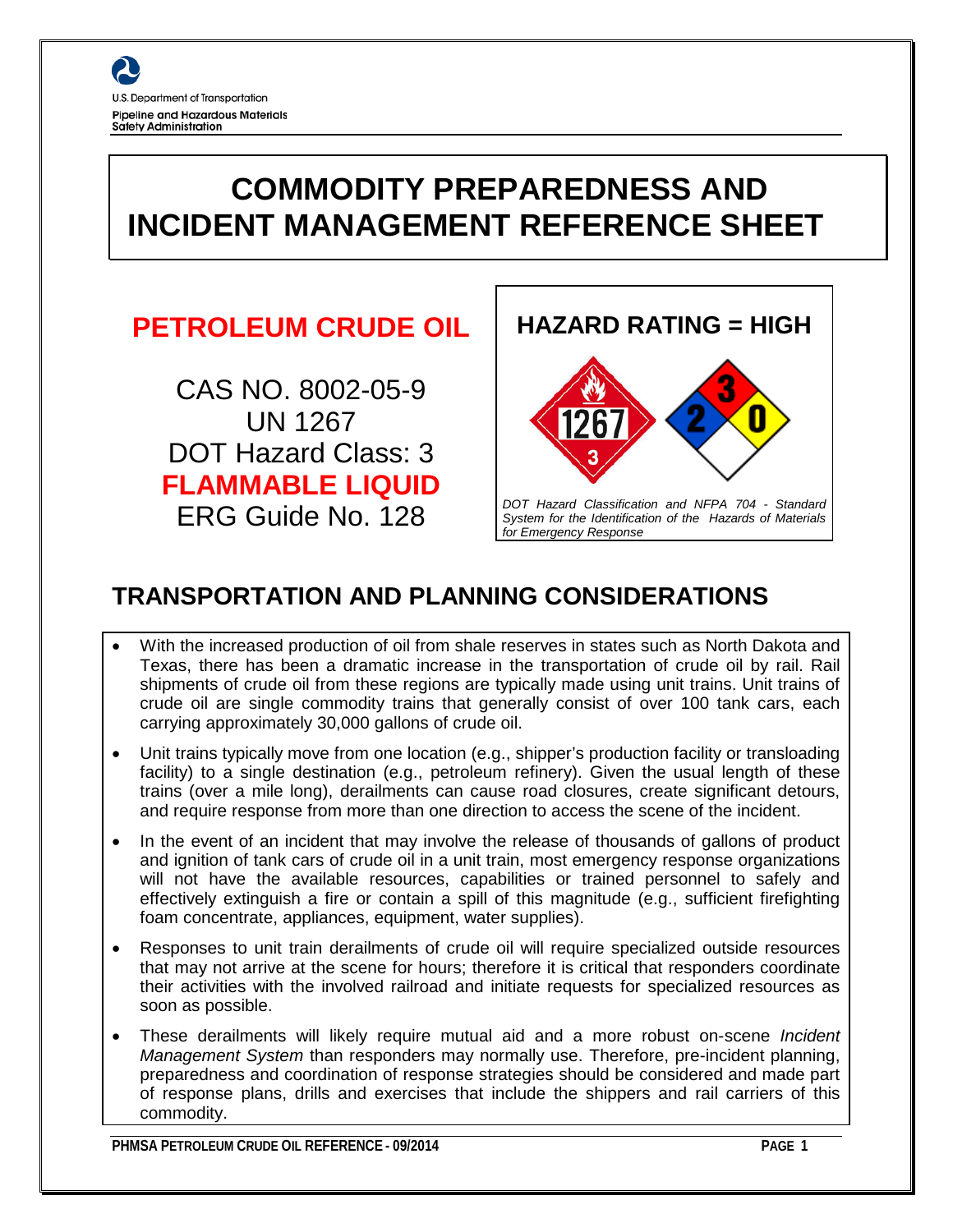

- Tank cars carrying crude oil may also be found in general freight (manifest) trains that are made up of shipments of many different commodities from many different shippers. In these situations, emergency responders need to consider the potential impact that tank cars containing other hazardous commodities may have on tank cars containing crude oil if a release occurs, and vice-versa.
- To determine what specific commodities or hazardous materials may be involved, responders should obtain a train consist from the train crew or by contacting the rail carrier's emergency contact number.

### **HAZARD SUMMARY**

- Petroleum crude oil is a light to dark colored liquid hydrocarbon containing flammable gasses. It is not a uniform substance and its physical and chemical properties may vary from oilfield to oilfield or within wells located in the same oilfield. Light, sweet crude oils contain flammable gasses such as butane and propane (unless it is known that the gasses have been removed). These gasses can readily ignite if released, when they come in contact with an ignition source. These crude oils may also contain hydrogen sulfide, a toxic inhalation hazard material, in the vapor space of the tank car. Due to the characteristics of crude oil, in an accident scenario, the behavior of this product may range from that of gasoline for the lighter (sweet) crude oils to diesel fuel for the heavier (sour) crude oils.
- Releases may create vapor/air explosion hazards indoors, in confined spaces, outdoors, or in sewers. Remove sources of heat, sparks, flame, friction and electricity, including internal combustion engines and power tools. Use caution when approaching the scene and positioning apparatus. Implement air monitoring as soon as possible to detect the presence of combustible gasses.
- Volatile vapors released from the spill area may create flammable atmospheres. Some crude oil vapors may be heavier than air and accumulate in low areas, and travel some distance to a source of ignition and flash back.
- When working in flammable atmospheres (where any concentration of lower explosive limit (LEL) exists), extreme caution must be taken to avoid creating ignition sources. This includes but is not limited to the use of non-sparking tools and intrinsically safe/explosionproof equipment.
- The more volatile materials in crude oil may be present in air in high concentrations creating an inhalation hazard. There is also the possibility that the crude oil may contain varying concentrations of benzene or hydrogen sulfide. Products of combustion may also include toxic constituents. Responders should wear self-contained breathing apparatus (SCBA) to avoid potential exposure.
- Use water fog spray to cool containers, control vapors, and to protect personnel and exposures. Direct the cooling water to the top of the tank. There is some potential that containers of liquid that are not properly cooled may rupture violently if exposed to fire or excessive heat. Stay away from ends of tank(s) involved in fire, but realize that shrapnel may travel in any direction.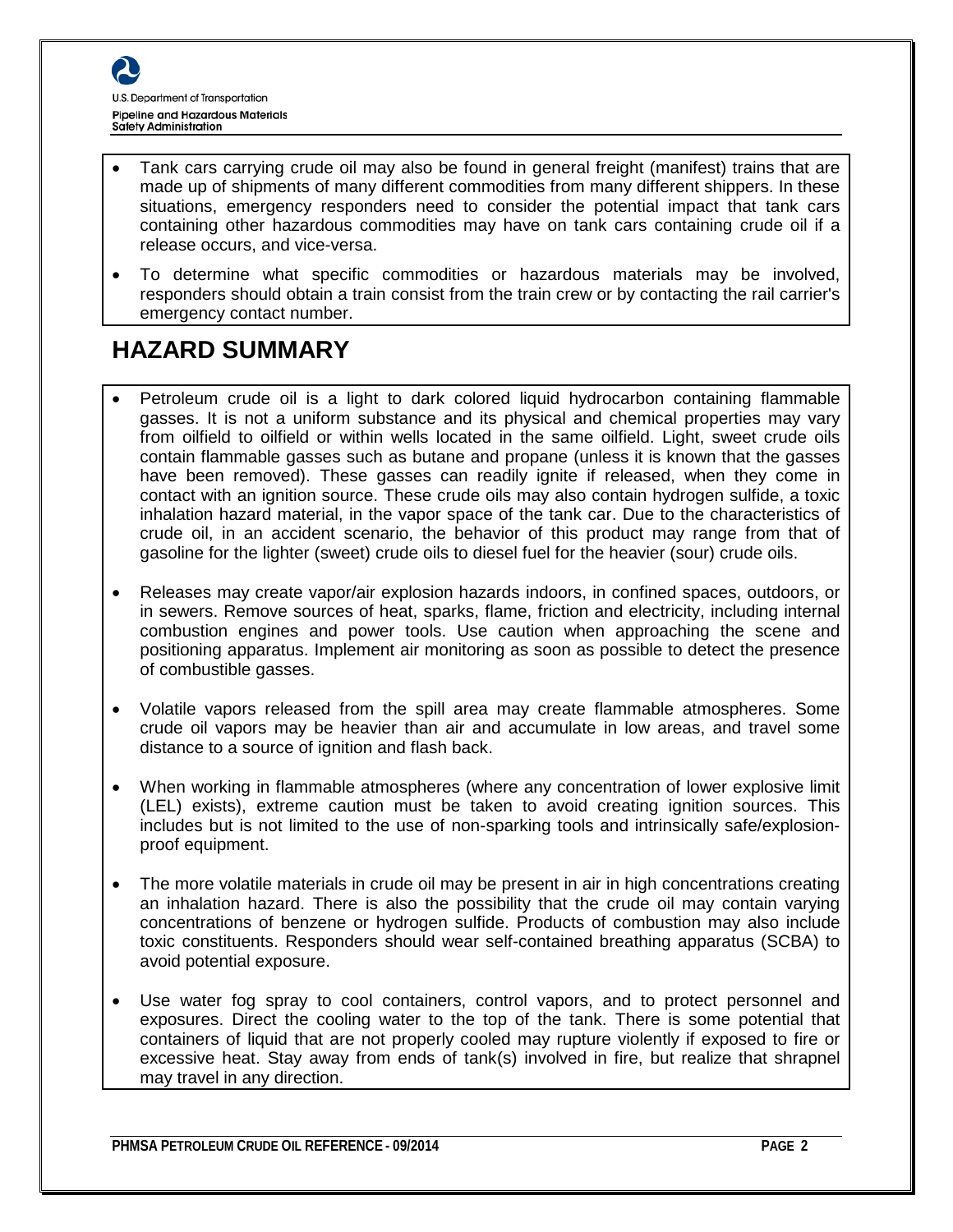- **DO NOT APPLY WATER DIRECTLY INSIDE A TANK CAR. Apply water from the sides of the tank car and from a safe distance to keep fire exposed containers cool. Use unmanned fire monitors for cooling tank cars when available. Withdraw immediately in case of rising sound from venting pressure relief devices or discoloration of tank.** If available, dry chemical extinguishing agents, such as potassium bicarbonate (i.e., Purple K) may also be used in conjunction with Class B foams.
- Improper application of fire streams may create a dangerous phenomenon known as a *slopover*, thereby increasing risks to emergency responders. **A** *slopover* **results when a water stream is applied to the hot surface of burning oil. The water is converted into steam causing agitation of the liquid and burning oil to slop over the sides of the tank car. This can occur within 10 minutes of the product becoming involved in fire.** Note: *Slopover* will not occur in a pool of crude oil on the ground.
- Hazardous combustion/decomposition products may be released by this material when exposed to heat or fire. These can include carbon monoxide, sulfur oxides, nitrogen oxides and aldehydes. Response personnel should exercise extreme caution on-scene and wear appropriate personal protective clothing and equipment, including respiratory protection.
- Apply Class B firefighting foam as you would on fires involving other hydrocarbons. Class B foam blankets prevent vapor production and ignition of flammable and combustible liquids. Foam is most effective on static fires that are contained in some manner. Firefighting foam is not effective on hydrocarbon fuels in motion (i.e., three dimensional fires) that include product leaking or spraying from manways, valves, fractures in the tank shell (e.g., rips, tears, etc.) or spills on sloping terrain.
- As a general rule, **DO NOT** flush crude oil spills with water. Most crude oils are not water soluble and will have a tendency to float on water. Some crude oils will sink and some fractions of crude oil are water soluble. For those crude oils that float on water, burning crude oil may be carried away from the immediate area and may reignite on the surface of the water.
- Prevent runoff from entering storm/sewer systems and sensitive areas, as this may create a serious hazard and potential environmental problems. Notify proper authorities, downstream sewer and water treatment operations, and other downstream users of potentially contaminated water. Runoff may be flammable and/or toxic and should be contained, treated and disposed of in accordance with applicable federal, state and local environmental regulations.

# **RAILROAD SAFETY PROCEDURES**

Emergency response personnel should always be aware of the potential for serious injury when working in and around railcars, tracks and related equipment. The following safe operating practices should be followed when involved in emergency response operations at the scene of a crude oil train derailment:

• **Expect a train or rail equipment to move on any track from either direction at any time.**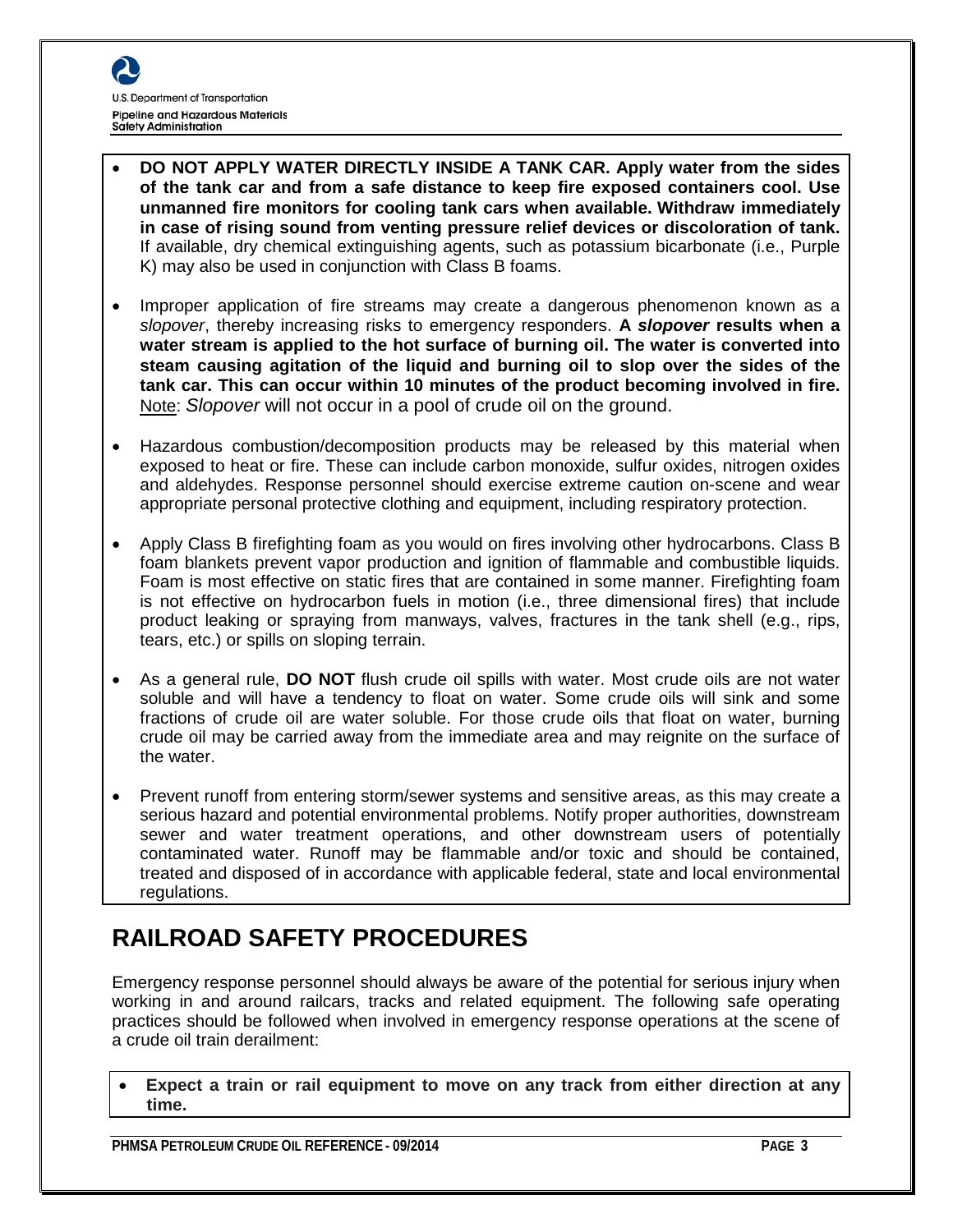

- Watch for movement in both directions before crossing tracks. If the tracks are clear, walk single file at a right angle to the rails.
- Trains can approach with little or no warning. You may not be able to hear them due to atmospheric conditions, terrain, noisy work equipment, or passing trains on other tracks. Stand a minimum of 25 feet away from the tracks if possible, and face the train when rail equipment is passing through.
- Always contact the railroad to advise them of your presence they may not know that you are on-scene or that they have a problem. Work with the railroad to be sure the track is "blue flagged" – the railroad's version to provide protection by their lock-out, tag-out process.
- Never stand, walk or sit on railway tracks, between the rails or on the ends of ties. Never step on the rail - step over it. The rail can be a slip, trip, or fall hazard. Never put your feet on moveable parts of a rail car such as couplers, sliding sills or uncoupling levers.
- Do not occupy the area between adjacent tracks in multiple track territory when a train is passing. If crossing between two stationary railcars, ensure there is at least 50 feet between them.
- Be especially careful working in rail yards and terminal areas. Tank cars are pushed and moved, and can change tracks often. Cars that appear to be stationary or in storage can begin to move without warning. Be sure that any rail equipment is secured against movement (wheels chocked, hand brakes secured, etc.) before attempting to work on or near it. Keep at least 25 feet away from the end of a car or locomotive to protect yourself from sudden movement.
- Never move equipment across the tracks unless at an established road crossing or under the supervision of a railroad representative.
- If it is necessary to climb rail equipment, use three points of contact at all times. The ladders on rail equipment may curve around the car making it difficult to find the rung with your foot. The first step on to rail equipment is typically some distance off of the ground. When descending the ladder, step - do not jump from the last step. Normally, there is ballast around the tracks which can be uneven and shift, causing a fall hazard. Locomotive steps are considered ladders. Always face the locomotive going up and coming down.
- Never cross over or under rail equipment -- use the ladders, handholds and crossover platforms or walk around the attached equipment. Remember to block the feet and tie off ladders at the top. When laddering tank cars or box cars, always consider using two points of access - the second being a point of escape should the other become inaccessible for any reason. Plan to use your own ladders.
- Avoid the use of cell phones when within 25 feet of live tracks.
- Be aware of the location of structures or obstructions where clearances are close.
- Stay away from track switches since they can be remotely operated.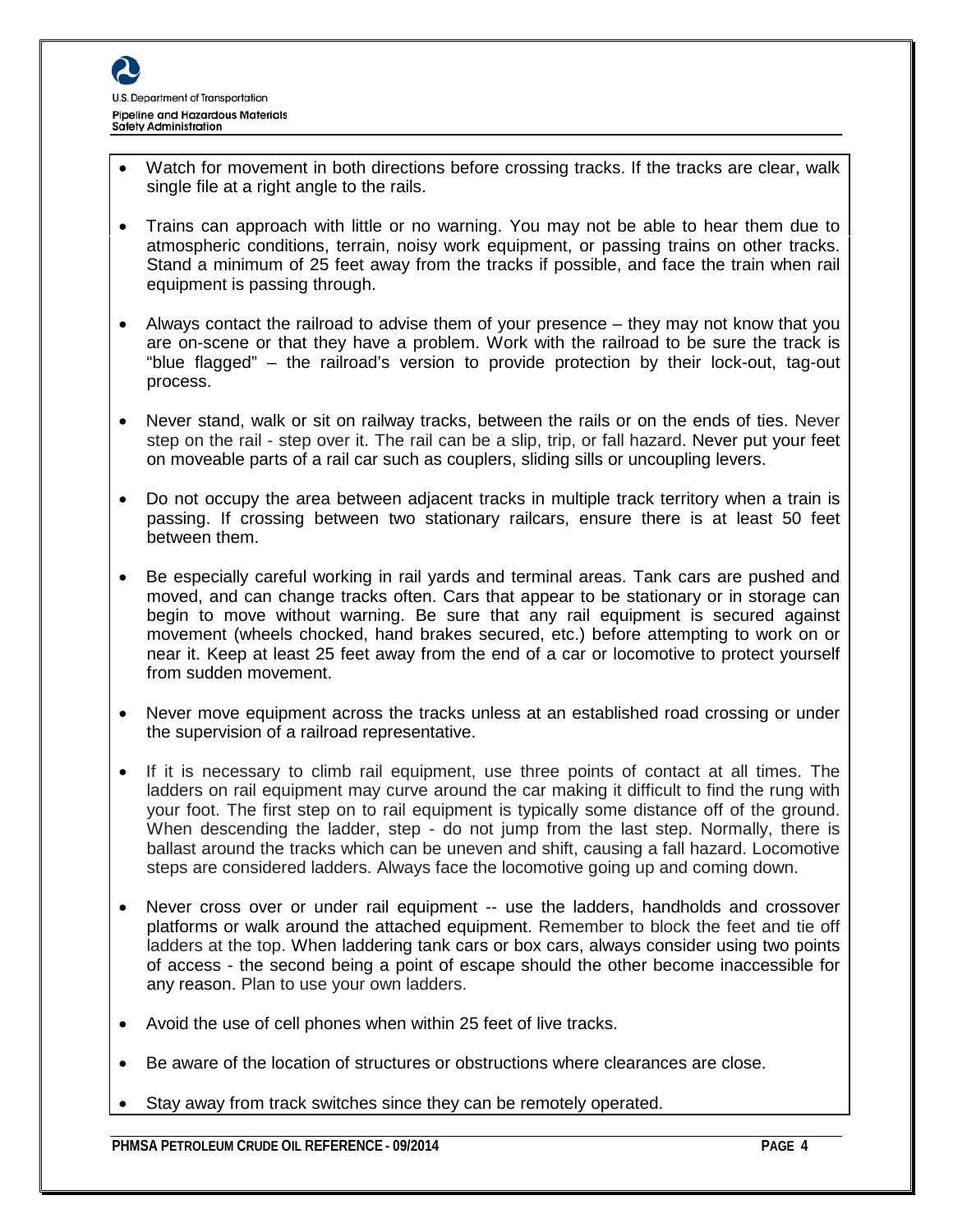# **EMERGENCY PROCEDURES**

Emergency response organizations should use the following framework and incident management best practices to prepare for, and safely and effectively respond to a crude oil rail transportation incident.

# **1. PRE-INCIDENT PLANNING AND PREPAREDNESS**

• Emergency responders should determine the rail carriers of hazardous materials moving through their communities and ascertain if crude oil is one of the products being transported. This can be accomplished by contacting the individual rail carrier and requesting a list of the hazardous commodities transported through the community via the Association of American Railroads (AAR) Circular No. OT-55 protocol. This information can assist in preparing emergency response plans and procedures.

**Note:** A copy of the latest version of AAR Circular OT-55 and other related hazardous materials reference materials can be downloaded at<http://www.boe.aar.com/boe-download.htm>*.* 

- Emergency responders should contact and engage the State Emergency Response Commission (SERC) and Local Emergency Planning Committee (LEPC) within their jurisdiction. The SERCs and LEPCs can be a valuable resource in obtaining information concerning the hazardous commodities being transported through the community, such as crude oil, as well as providing assistance with emergency planning, preparedness and response activities. LEPCs and emergency responders can seek planning information and commodity-specific training at [www.TRANSCAER.com](http://www.transcaer.com/) and selecting a state or region to determine the designated contacts.
- Emergency responders should also contact the railroads to identify appropriate pointsof-contact and the railroad's hazardous materials response personnel that they are likely to interface with during an emergency. This can help to establish lines of communication and access to information and resources prior to an incident. The railroads can also provide extensive rail specific emergency response training at no cost to emergency responders. Information may be obtained via the railroad's web site or by contacting their media/public relations department.
- Emergency responders should identify the appropriate 24-hour emergency contact numbers for the major (Class I) railroads and ensure they are listed in their emergency operations and response plans. The emergency contact numbers for the Class I railroads are listed below.

| Company                           | <b>Emergency Telephone Number</b> |
|-----------------------------------|-----------------------------------|
| <b>BNSF Railway</b>               | (800) 832-5452                    |
| Canadian National (CN) Railway    | (800) 465-9239                    |
| Canadian Pacific (CP) Railway     | (800) 716-9132                    |
| <b>CSX Transportation</b>         | (800) 232-0144                    |
| Kansas City Southern Rail Network | (877) 527-9464                    |
| Norfolk Southern Railroad         | (800) 453-2530                    |
| Union Pacific Railroad            | (888) 877-7267                    |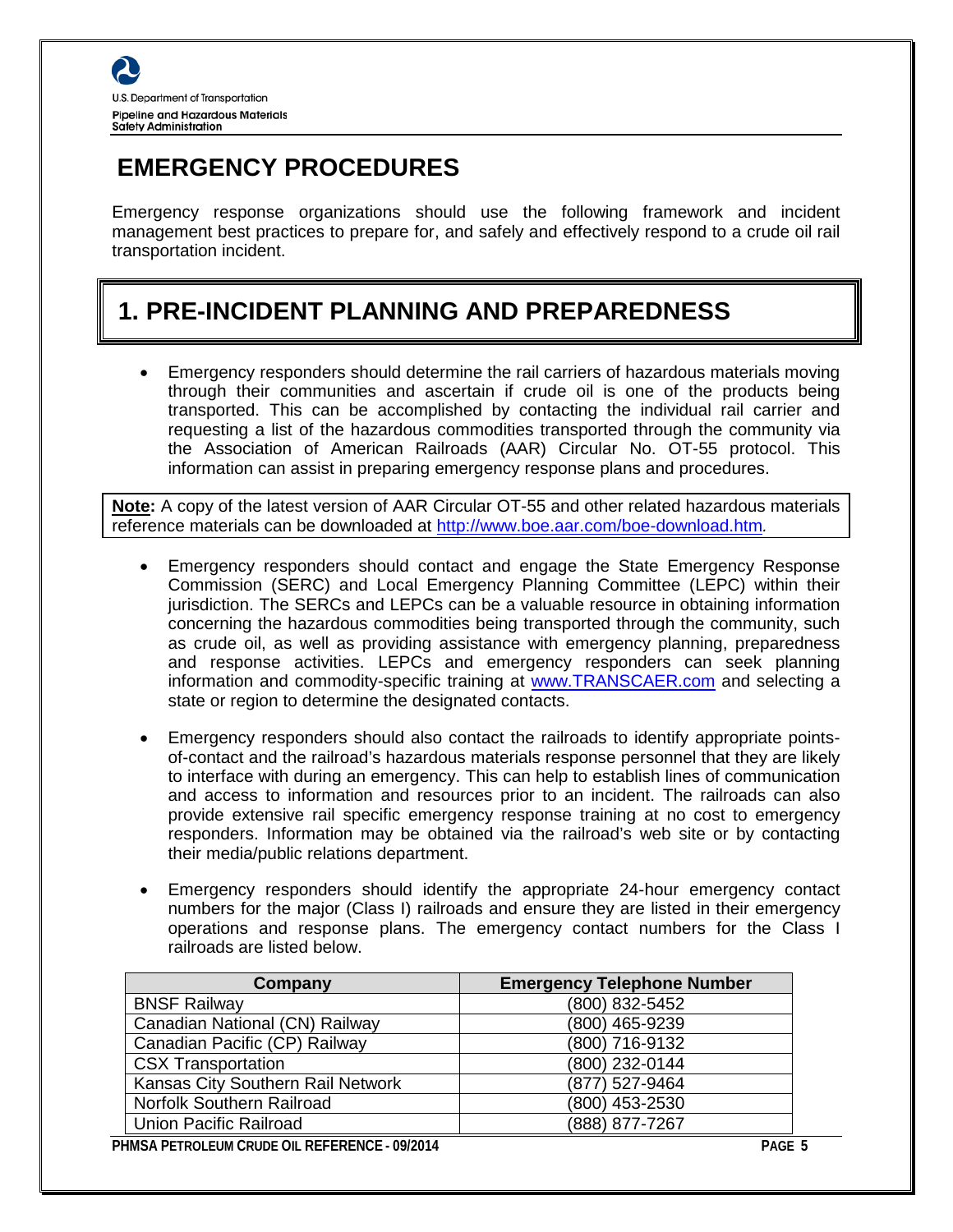**Note:** Emergency responders should also contact any Short Line or Regional Railroads that service their areas to obtain emergency contact information. These organizations should also be part of any pre-incident planning, preparedness and training/exercise activities.

- Emergency responders should establish contact with their state and local environmental protection agency representative(s) to identify potential air monitoring and spill control resource capabilities. These resources should be included in the organization's emergency response plan.
- Emergency responders should contact federal agencies such as the U.S. Coast Guard to determine the level of assistance that may be provided in the event of a spill in navigable waterways located in their jurisdiction. This resource, as well as other federal resources, can be contacted through the National Response Center (NRC) at 1-800- 424-8802.
- Organizations should include a railroad annex in their emergency response plan that specifically addresses crude oil rail transportation emergency response operations. This annex should include:
	- hazard analysis that identifies the potential risks to people and property
	- emergency contact lists
	- resource listings
	- equipment inventories
	- foam and water supply requirements for operations at remote sites
	- incident management system roles and responsibilities
	- mutual aid response assets
	- law enforcement scene security and control operations
	- support and recovery assets

**Note:** Emergency response plans and procedures should be developed in close coordination with the railroad since they will play a critical role in response and recovery operations. Tests and drills should be conducted to exercise the plan at regular intervals to identify any issues that might require corrective action prior to an actual incident.

### **2. INCIDENT MANAGEMENT PRINCIPLES**

- Initial site management and control will be a critical benchmark in managing the problem.
- Isolate and secure the area. Establish a secure perimeter and entry control points to prevent unauthorized personnel from entering the scene. This can be accomplished with tape, barricades, traffic cones, or assigned fire service or law enforcement personnel.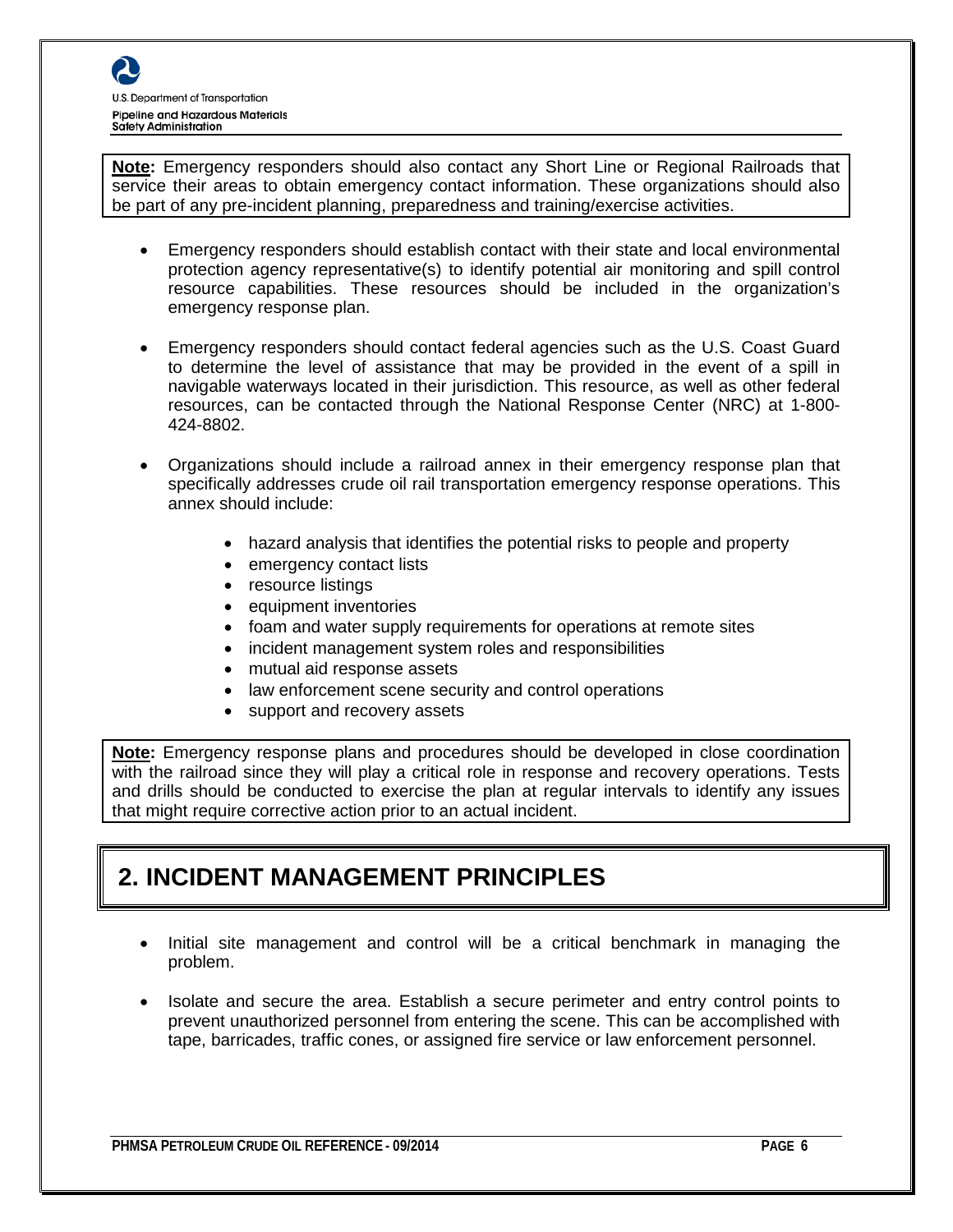- The location of the restricted area should be communicated to all impacted personnel operating on the scene. Begin a site assessment from a safe distance, upwind and uphill. An Incident Command Post (ICP) should be established outside the impacted area as soon as possible.
- Follow initial guidance provided by the *Emergency Response Guidebook* (ERG) if practical. Establish a Staging Area in the cold zone for responding equipment and personnel.
- The *National Incident Management System* (NIMS) should be the framework used to manage all incident operations. Information on NIMS can be obtained at [http://www.fema.gov/national-incident-management-system.](http://www.fema.gov/national-incident-management-system) Unified Command should be established that integrates those agencies and organizations with legal or jurisdictional responsibility. Liaisons should be provided at the ICP by assisting or cooperating agencies to ensure effective communication and coordination of resources.
- Due to the size, duration and complexity of these incidents, Incident Commanders should consider the possibility of additional support from regional or state *All-Hazard Incident Management Teams* (AHIMTs).

**Note:** AHIMTs are a multi-agency/multi-jurisdictional team for extended incidents formed and managed at the local, state or tribal level. It is a designated team of trained personnel from different departments, organizations, agencies and jurisdictions. AHIMTs are deployed as a team representing multiple disciplines who manage major and/or complex incidents requiring a significant number of local, state or tribal resources. They do not assume command of the incident; they help local officials manage incidents that extend into multiple operational periods and require a written Incident Action Plan (IAP). These incidents can include weather-related disasters such as a tornado, earthquake, or flood or major hazardous materials incidents such as train derailments.

- Emergency responders should anticipate a large number of liaison agencies operating at the scene (e.g., U.S. Coast Guard, Environmental Protection Agency, National Transportation Safety Board, Chemical Safety Board, private contractors). In addition, non-emergency regional and municipal agencies may have a role to play and need to be integrated into the command structure.
- The railroad will integrate its response assets into the public safety NIMS structure. While the exact structure will vary based on the scope and nature of the incident scenario, it will often be integrated as the Railroad Branch within the Operations Section.
- Large-scale incidents may require activation of the jurisdiction's Emergency Operations Center (EOC). The EOC should be fully staffed and the roles and responsibilities of all participating agencies must be clearly defined in the organization's emergency response plan.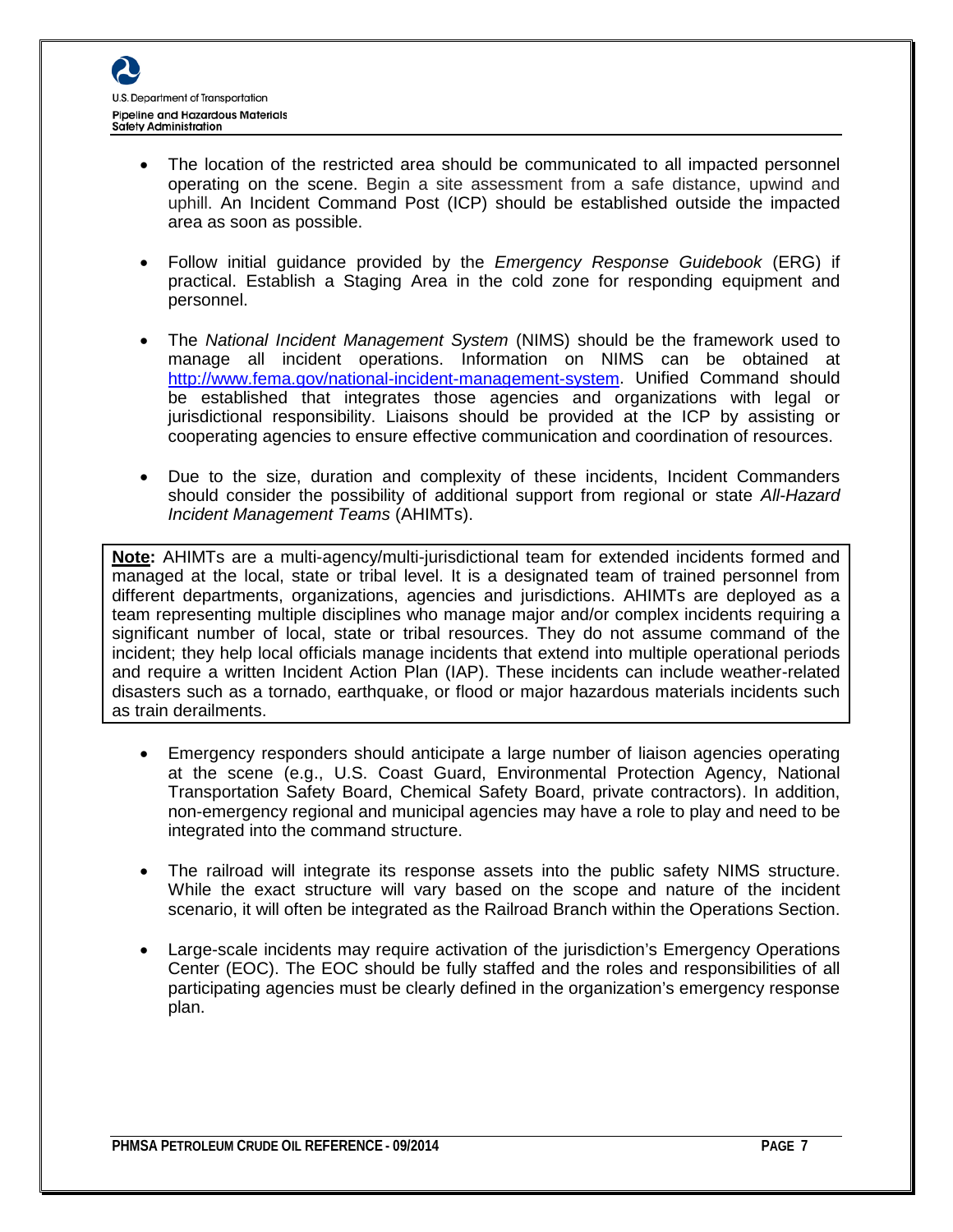

# **3. PROBLEM IDENTIFICATION**

- Identify, confirm, and verify the presence of the hazardous material(s) and the extent of the problem. This can be done through shipping papers (i.e., train consist), placards, labels, container shapes, markings/colors and senses (e.g., observable plume).
- Identify the rail carrier and locate the train crew. The conductor will have the complete train consist immediately available on the scene. Maintain contact with the conductor and crew until they are relieved by a railroad official(s).
- Notify the rail carrier's emergency operations center to have rail traffic stopped to avoid entering the location of the incident to avoid further risk to personnel operating at the scene. Request that a copy of the train consist or wheel report be sent to the ICP.
- Responding railroad officials may also have copies of the train consist. In the absence of shipping papers, emergency responders should use binoculars from a safe distance upwind, and try to locate any 4-digit identification numbers on the placards (or orange panels) displayed on the rail cars. If shipping papers, placards, markings, or labels are destroyed, the reporting marks and number on the railcar can be used to identify the commodities present.
- When contacting the railroad, provide the following information:
	- Your name, location, organization name and telephone number
	- Location of incident (provide the railroad with the DOT Crossing Number or the railroad milepost so the specific location can be identified)
	- Type and number of containers involved
	- Presence of markings, labels, reporting marks or placards on tank car
	- Presence of smoke, fire or spill
	- Extent of damage
	- Topography
	- Weather conditions
	- If pictures can be taken from a safe position, do so and send to a railroad representative as quickly as possible
- Be aware of utilities that commonly run next to or in the railroad right-of-way. As part of your scene size up, look for downed signal and communication lines, power lines, buried utilities and above ground switch heating systems.

# **4. HAZARD ASSESSMENT AND RISK EVALUATION**

The hazard assessment and risk evaluation process is a critical step to identify the level of danger posed by an incident involving the product(s), containers and their behavior, which is generally related to their physical and chemical properties.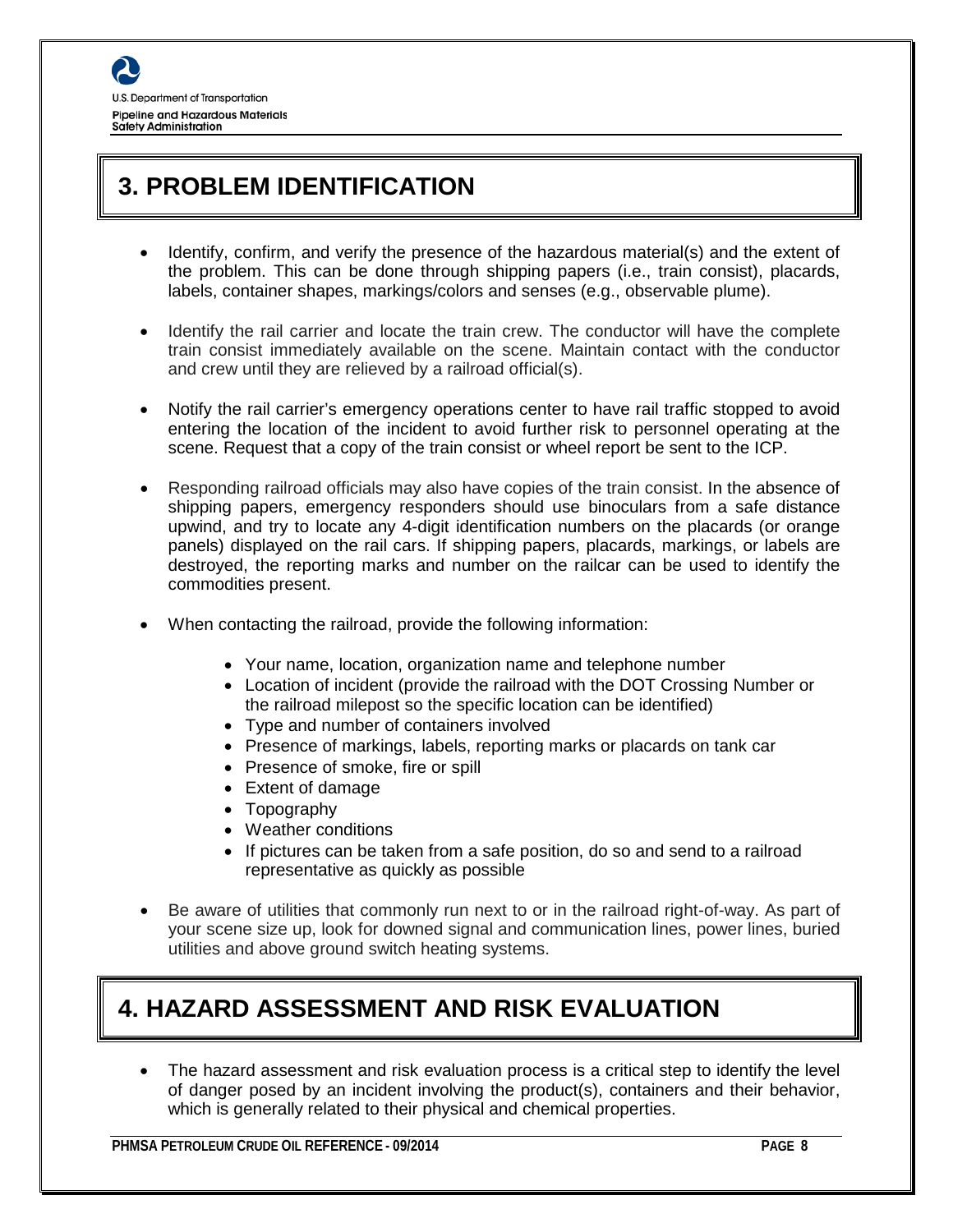- Risks refer to the probability of suffering harm or loss and are different at each incident and need to be evaluated by the Incident Commander.
- Emergency responders can use a number of reference materials such as the ERG, Safety Data Sheets (SDSs), technical specialists available by contacting the shipper or railroad, or contacting the Chemical Transportation Emergency Center (CHEMTREC) at 1-800-424-9300, or the 24-hour emergency contact telephone number required to be included on the shipping papers by the federal hazardous materials regulations.
- Evaluate the risks of personnel intervening directly in the incident. Consider the limitations of the people involved and the ability to have adequate resources available on site (e.g., sufficient firefighting foam concentrate, water supplies, appliances, equipment, trained personnel and technical expertise) and the ability to sustain operations for extended periods of time (hours or days).
- The level of risk will be influenced by the following factors:
	- Hazardous nature of the material(s) involved
	- Quantity of the material(s) involved
	- Type(s) of stress applied to the container and breach / release scenarios
	- Proximity of exposures and nature of terrain
	- Level of available resources (*e.g., adequate foam supply, location of foam supply, response time and appliances/equipment*)
- Emergency response personnel need to consider the following factors that may influence the behavior of a hazardous material:
	- Inherent properties and quantity of the material
	- Design characteristics of the container
	- Environmental factors (*e.g., weather, topography, surrounding physical structures*)
- The following factors should be considered to help estimate the potential impact of the problem:
	- Has the container been breached? If so, is product flowing?
	- Where will the container and its contents go if released?
	- Why are the container and its contents likely to go there?
	- How will the container and its contents get there?
	- When will the container and its contents get there?
	- What harm will the container and its contents cause when they get there?
	- How much material has been released? What is the proximity of the release to people, property and the environment?
	- Is the material on fire? Are other tank cars at risk of becoming involved?
	- Do you have the capability of successfully controlling fire spread, which in some cases may require a minimum of approximately 500 gallons per minute per exposed tank car?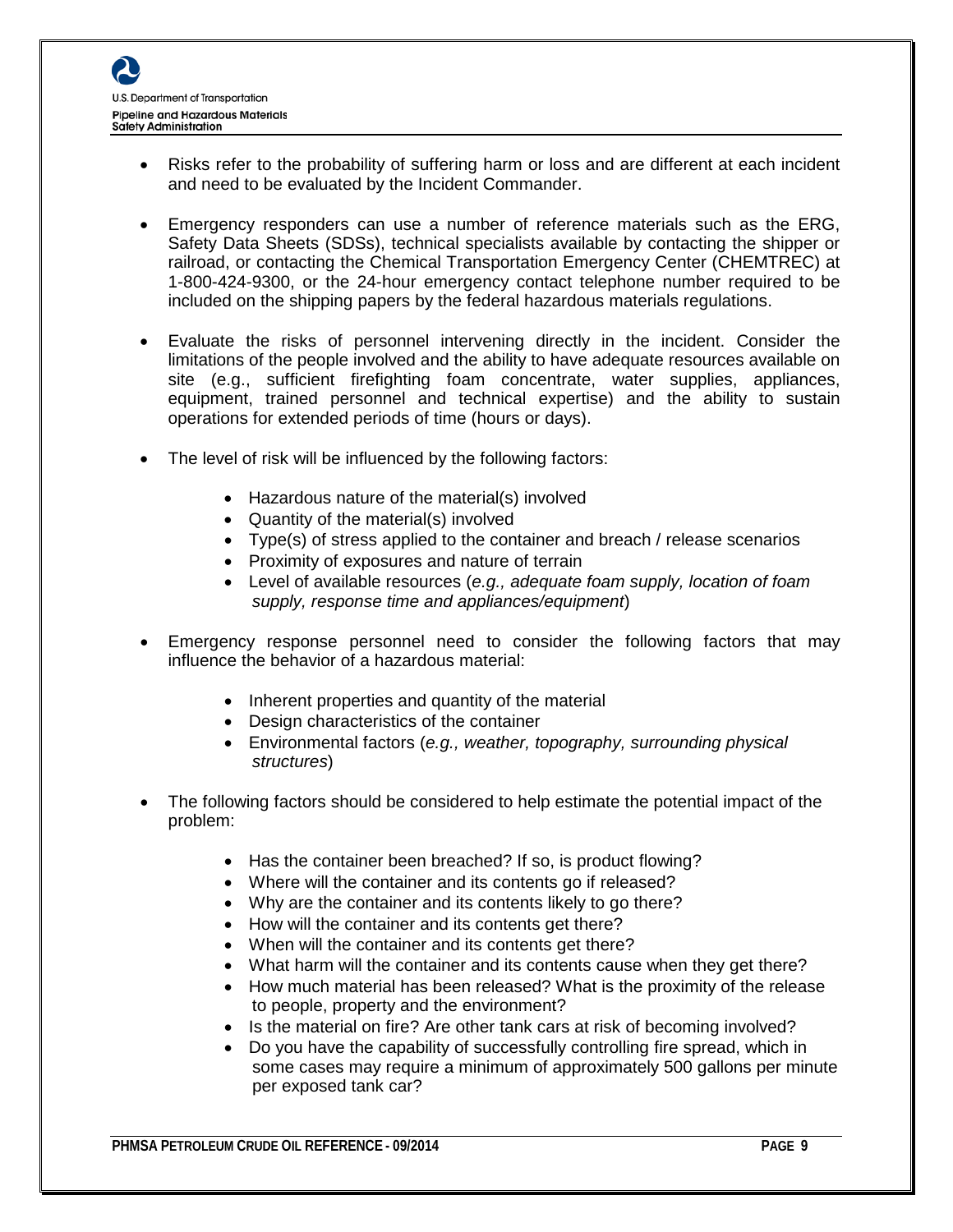

- Are adequate foam supplies and equipment available for post-fire operations that may last for several hours or days?
- For non-fire spill scenarios:
	- Have the concentrations of any flammable or toxic vapors present been determined using air monitoring instruments? What are the flammability and toxicity readings?
	- Has the need for continuous air monitoring been properly evaluated and discussed with technical specialists?
	- Can sources of ignition be removed and/or eliminated?
	- Are adequate foam supplies and equipment available for vapor suppression?

**Note:** Agencies should refer to the most recent edition of NFPA 11 - *Standard for Low-Medium-and High-Expansion Foam* for information concerning the specific requirements for foam application.

• Based on the results of the hazard assessment and risk evaluation process, are there adequate resources available to respond to the scene within a reasonable timeframe so that intervention efforts will be successful?

**Note**: An initial benchmark to assess your agency's capability to successfully manage an incident involving a unit train carrying crude oil is your operational capability to respond to and successfully manage a gasoline tank truck incident (which typically involves approximately 9,000 gallons of gasoline). With regard to quantity of product, one tank car of crude oil is equivalent to approximately three gasoline tank trucks. The potential magnitude of this type of incident must be considered when preparing emergency plans and operational procedures.

- Emergency responders should use the information and options selected as the foundation to develop an IAP for the incident. An IAP should be developed for any incident that has the potential to last at least 24 hours, and a new/updated IAP developed for each successive operational period.
- **If your agency is not fully prepared and capable in terms of resources, equipment and properly trained personnel to intervene, defensive or non-intervention strategies will likely be the preferred strategic option.**

# **5. SELECT PROPER PERSONAL PROTECTIVE CLOTHING AND EQUIPMENT**

• Assure that emergency responders are using the proper personal protective equipment (PPE) and clothing equal to the hazards present. Structural firefighting protective clothing (SFPC) and positive-pressure SCBA should be the initial level of PPE selected.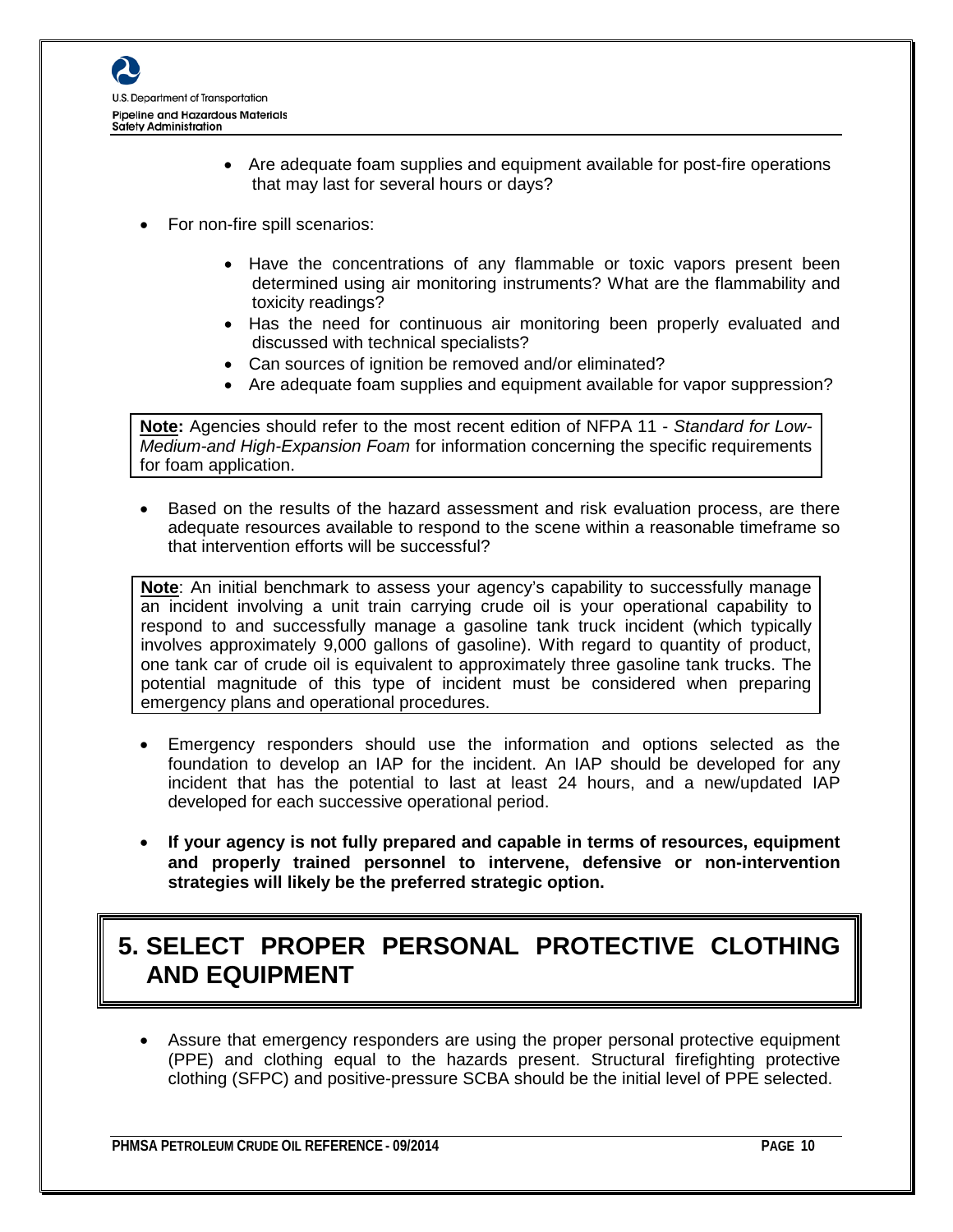- Rescue should be performed from an uphill and upwind location, if possible.
- Any changes in the level of PPE should be based on the results of air monitoring operations. Continuous monitoring with a combustible gas indicator and instruments capable of detecting toxic components of crude oil vapors (e.g., hydrogen sulfide, etc.) are important in ensuring site safety. These instruments can include detector tubes or photoionization detectors (PIDs).

**CAUTION:** SFPC will provide thermal protection for fires involving crude oil; however SFPC is porous and will absorb liquids. For scenarios that do not and will not include the possibility of fire, such as spill control and clean-up activities, including decontamination, chemical liquid splash protective clothing protection and a compatible NIOSH-approved respirator may be required depending on the properties of the product.

• Information and guidance on the selection of personal protective equipment for oil spill response is available in American Petroleum Institute (API) *Recommended Practice* (RP) 78 – *Personal Protective Equipment Selection for Oil Spill Responders*. Copies of the RP can be obtained by contacting API at (202) 682-8000 or on-line at [www.api.org](http://www.api.org/) (Product No. G09801).

# **6. LOGISTICS AND RESOURCE MANAGEMENT**

- Order specialized equipment and technical resources early in the incident. If you are unsure of your initial resource requirements, always call for the highest level of assistance available. **Do not wait to call for additional resources or activate mutual aid agreements.**
- Establishing a Logistics Section early in the incident will be critical in providing the necessary support, resources and services to meet operational objectives. **The size, scope and resources needed to successfully manage a crude oil rail transportation incident will overwhelm the capability of most emergency response agencies.**
- Emergency planning and response agencies must identify their logistical needs, identify agencies or organizations that can meet those requirements, and effectively manage the resources available from those identified sources within the NIMS framework.
- The railroads will be the primary providers of logistical support and resources. Rail carriers can provide emergency response resources, air monitoring and environmental management capabilities, technical specialists and contractors to safely manage the consequences of a crude oil train derailment. For example, rail carriers may use the services of private contractors to provide air monitoring and toxicology assessments.
- The time required for assets to arrive on scene and initiate operations must be taken into account since long delays can diminish operational effectiveness. Logistics for access, positioning and movement should be considered, including the need for escorts to facilitate prompt access to the scene.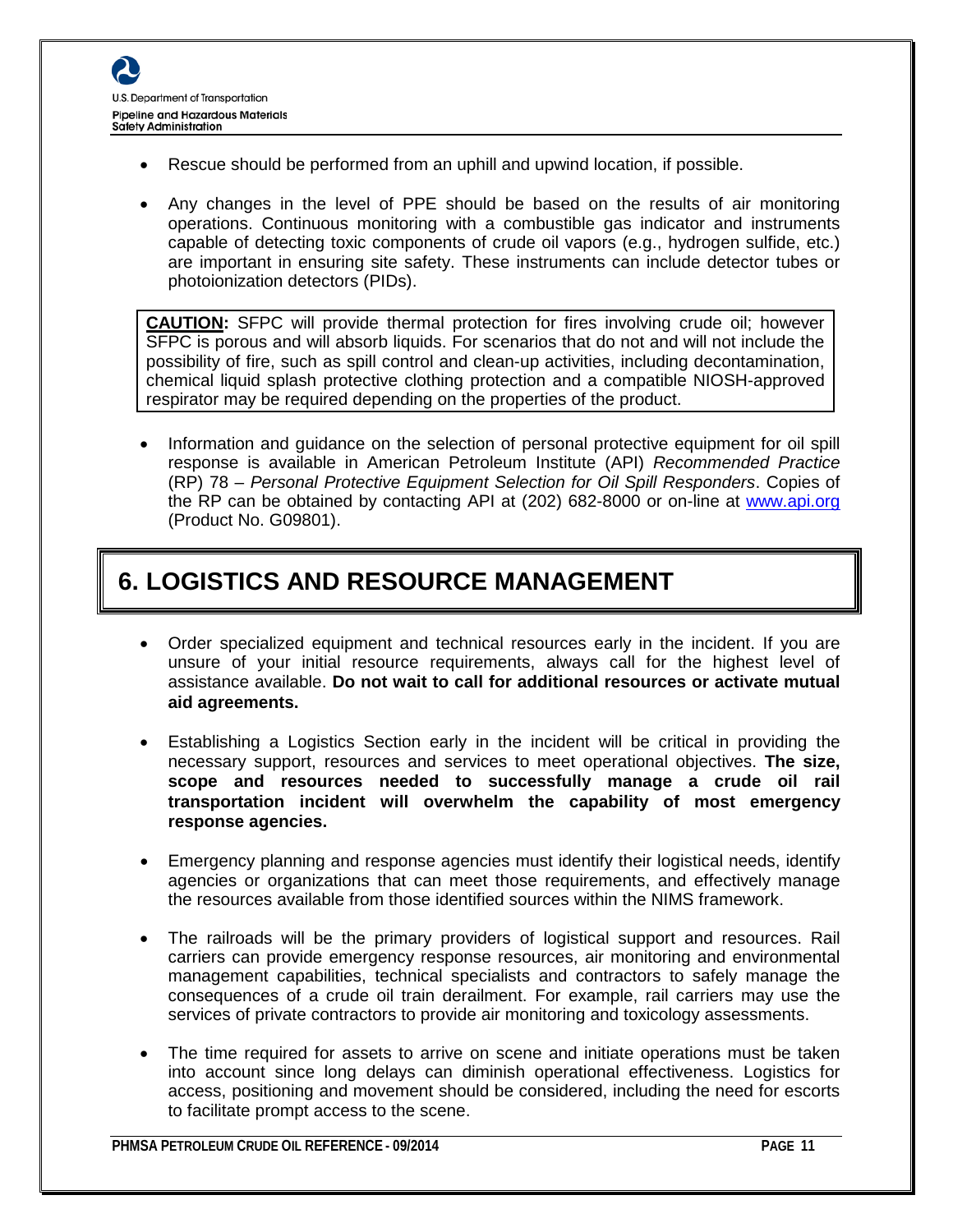- Technical specialists and contractor support can also be made available from the shipper and can be obtained by contacting the 24-hour emergency telephone number provided on shipping papers or by contacting CHEMTREC at 1-800-424-9300.
- Emergency responders may also obtain assistance from the NRC by calling 1-800-424- 8802. For example, the NRC can provide 24-hour access to federal government agency resources and technical assistance. The NRC also serves as the EPA's *Hazardous Materials Hotline* and the USCG *Oil Spill Hotline*.

# **7. SELECT AND IMPLEMENT RESPONSE OBJECTIVES**

- The initial stage of an incident involving crude oil should include an analysis of appropriate site specific response procedures and potential effects that an incident would have on nearby life, property, critical systems and the environment.
- The ERG should be used by all emergency responders to obtain initial response guidance for crude oil incidents.
- **Traditional firefighting strategies and tactics may not be effective in these situations.** These incidents also need to be approached and managed as a hazardous materials problem to ensure that proper and appropriate technical assistance and the support of outside resources are notified and requested as soon as possible.
- Use the railroad's emergency telephone number to establish communication with the railroad and stay in constant communication with the railroad. If the train crew is disabled or unavailable, the train consist is available from the Railroad Emergency Telephone Number point-of-contact and can be sent to the scene via e-mail or fax.
- Confirm your location with the Railroad Emergency Telephone Number point-of-contact by observing mile posts or the individual grade crossing identification numbers at or near the scene.
- Coordinate operations with the railroad, chemical shippers and manufacturers, CHEMTREC and/or the shipper's 24-hour emergency contact to ensure that you have access to all the information available concerning the commodity and tank car(s) involved in the accident.
- Utilize the railroads' hazardous materials personnel when they arrive on scene. They can assist with size-up and damage assessment. These personnel have been specifically trained to respond to railroad emergencies and derailments.
- **Based on the collection, evaluation and verification of response information, emergency responders need to determine whether the incident should be handled offensively, defensively or by non-intervention. Remember that offensive tactics significantly increase the risks to emergency responders.**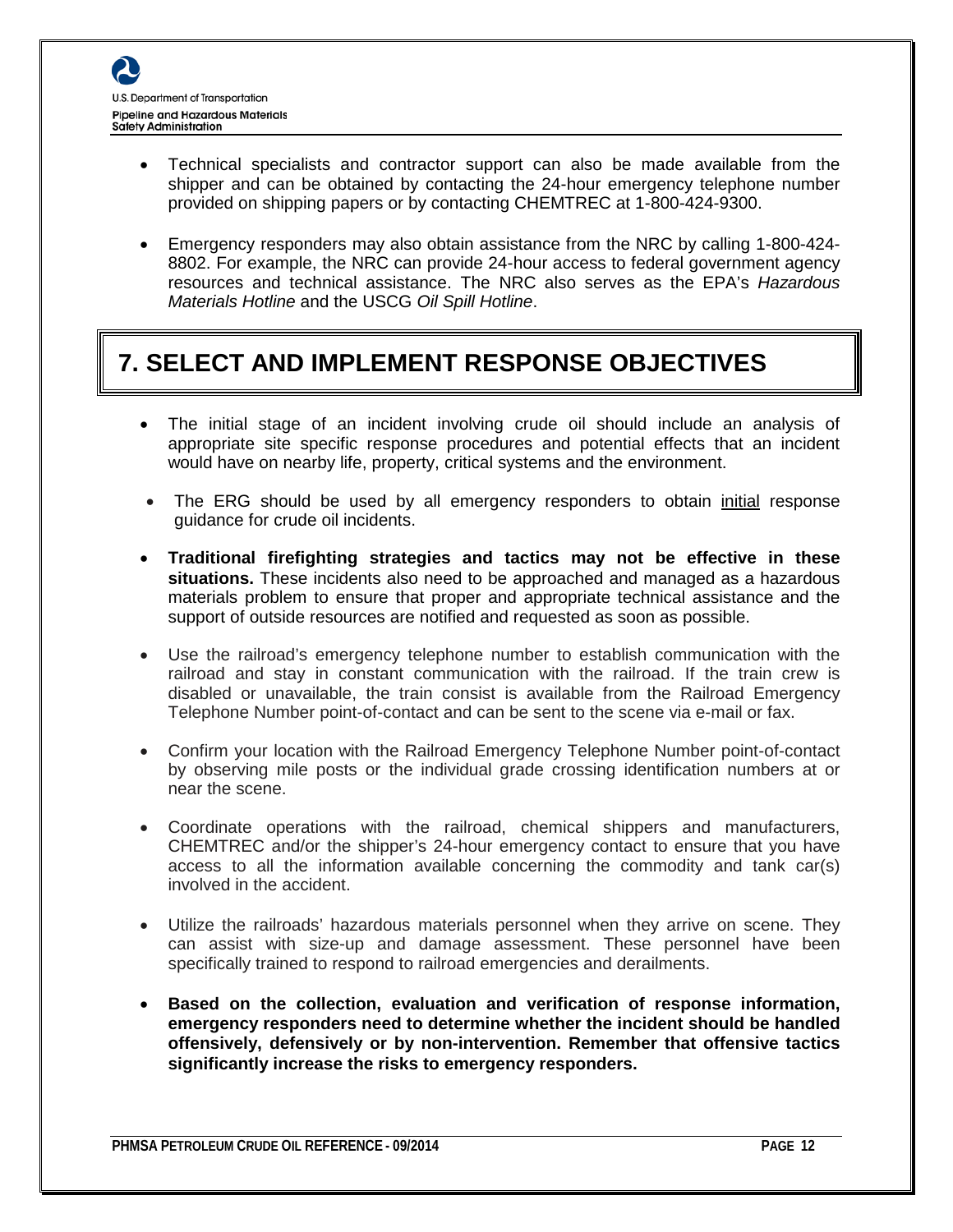• The following factors should be considered as part of developing the initial response strategy:

| <b>QUESTION</b>                                                                                                                                                                                         | <b>RESPONSE CONSIDERATIONS</b>                                                                                                                                                                                                                                                                                                                                        |
|---------------------------------------------------------------------------------------------------------------------------------------------------------------------------------------------------------|-----------------------------------------------------------------------------------------------------------------------------------------------------------------------------------------------------------------------------------------------------------------------------------------------------------------------------------------------------------------------|
| Are there any life safety exposures in<br>danger that responders must address<br>right now? Can responders safely<br>evacuate or protect in place?                                                      | Number of people to be protected, ability<br>public to move, available time,<br>of<br>resources needed, adequate facilities to<br>shelter evacuees.                                                                                                                                                                                                                   |
| Can responders safely approach the<br>incident?                                                                                                                                                         | Location of the incident, access and<br>terrain, number of tank car(s), extent of<br>damage, size of spill, leak or fire<br>involved.                                                                                                                                                                                                                                 |
| Do responders fully understand<br>the<br>nature and scope of the problem?                                                                                                                               | Hazard assessment and risk evaluation<br>must be completed and the results<br>shared with technical specialists from the<br>railroad and/or shipper.                                                                                                                                                                                                                  |
| If a fire is involved, do responders have<br>immediate access to sufficient foam and<br>water supplies that are required for<br>fire<br>control/suppression<br>effective<br>operations?                 | Most fire departments will not have<br>adequate foam, water or spill control<br>resources for an initial attack on a crude<br>oil derailment scenario with large fires.<br>will likely be<br>Defensive operations<br>required until sufficient foam concentrate,<br>water, spill control and related support<br>resources are on-scene.                               |
| If a spill is involved, do responders have<br>the necessary spill control equipment<br>readily available on-site?                                                                                       | Do responders have spill control and<br>vapor suppression equipment/chemical<br>available on- site?                                                                                                                                                                                                                                                                   |
| Can fire suppression agents<br>be<br>effectively applied to the tank car(s)<br>involved?<br>Can<br>cooling water<br>be<br>effectively applied to any exposures<br>impacted by direct flame impingement? | Fire suppression agents and cooling<br>water must be able to reach their<br>effective. If<br>intended targets to be<br>access, supply or equipment is limited,<br>the ability of suppression agents and<br>cooling water to reach the affected<br>area(s) will be diminished.                                                                                         |
| If not on fire, can potential ignition<br>sources be removed and/or eliminated?                                                                                                                         | Vehicle traffic may need to be curtailed.<br>Automatic switching systems<br>(i.e.<br>industrial air conditioning units, traffic<br>signals) need to be switched off, etc.                                                                                                                                                                                             |
| Will extinguishment improve or worsen<br>incident<br>and what<br>is<br>the<br>the<br>environmental impact of doing so?                                                                                  | In some situations, the best and safest<br>response option may be defensive or<br>non-intervention tactics which allow the<br>fires to burn out. Attempting to extinguish<br>the fire(s) may cause additional risk to<br>and<br>personnel<br>damage<br>to<br>the<br>environment. The decision to protect<br>exposures and let the product burn must<br>be considered. |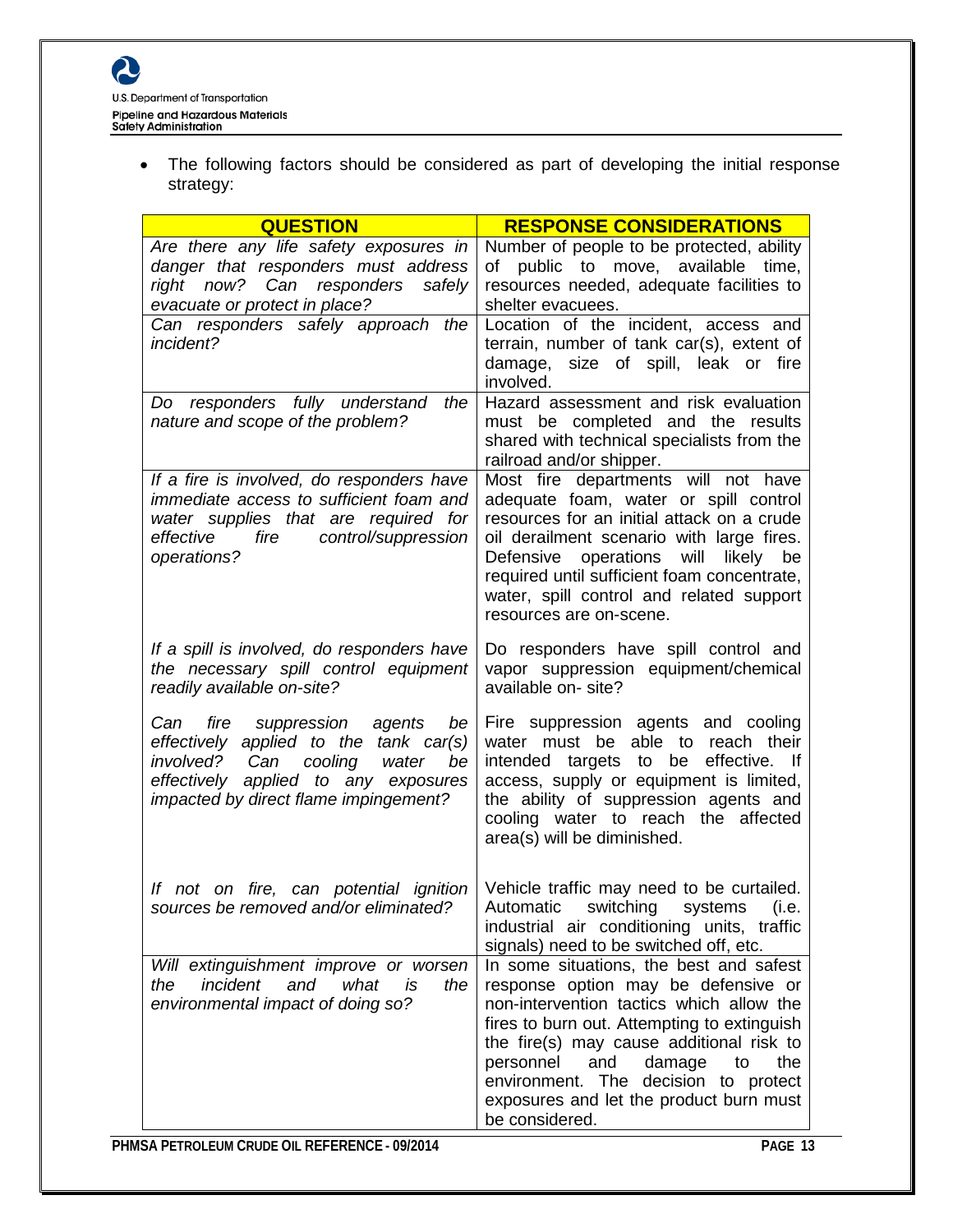

| Have       |    |          |     |      |                   | appropriate notifications been These incidents cannot be safely and |
|------------|----|----------|-----|------|-------------------|---------------------------------------------------------------------|
| made       | or | has      | the |      | organization's    | effectively managed alone. Additional                               |
| emergency  |    | response |     | plan | been <sub>l</sub> | technical support and resources must be                             |
| activated? |    |          |     |      |                   | requested immediately in accordance                                 |
|            |    |          |     |      |                   | with the agency's emergency response                                |
|            |    |          |     |      |                   | plan. The railroads and shippers will be                            |
|            |    |          |     |      |                   | the primary means of technical support                              |
|            |    |          |     |      |                   | and resources and are an integral                                   |
|            |    |          |     |      |                   | organization's<br>component of the                                  |
|            |    |          |     |      |                   | emergency response plans, procedures                                |
|            |    |          |     |      |                   | and operations.                                                     |

The following examples are provided as operational considerations for first responders regarding the scope, magnitude and resource requirements for responding to and managing a crude oil unit train derailment:

#### **EXAMPLE A: DERAILMENT NO FIRE (***SPILL***)**

- Implement emergency response plan.
- Ensure the railroad is notified via their Emergency Contact Number.
- Call the 24-hour emergency contact number for the shipper listed on the shipping papers available from the train crew. If this information is not available from the train crew, contact the Railroad Emergency Contact Number.
- Contact CHEMTREC at 1-800-424-9300 if there is no emergency contact telephone number listed for the shipper or other technical assistance is needed.
- Conduct a hazard assessment and risk evaluation to determine the scope and magnitude of the problem, resource requirements and response options. Do not overlook obvious physical hazards that may be present such as damaged rail and other equipment that may have sharp/jagged edges.
- Conduct continuous air monitoring as appropriate.
- Confinement operations (i.e., spill control tactics) are a priority to limit the size and spread of the release – damming and diking may be required to limit the potential for the spill to migrate beyond the immediate area and cause extensive environmental damage.
- If foam supplies and equipment are available on-site, foam should be applied for vapor suppression.
- Refer to the ERG for recommended isolation distances.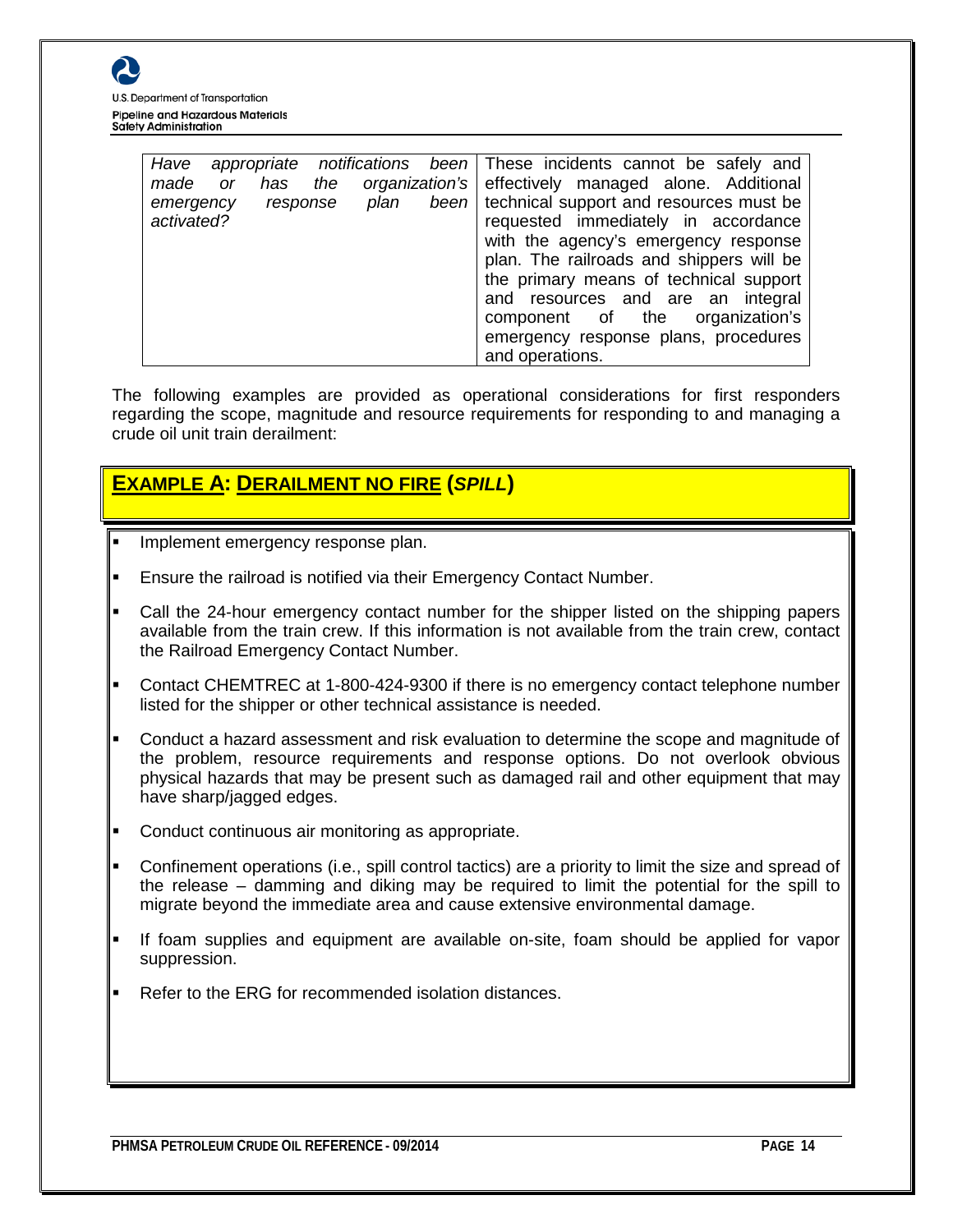#### **EXAMPLE B: DERAILMENT WITH FIRE (***UNIT TRAIN, 1 CAR RELEASE, CONTAINED SPILL, WITH FIRE***)**

- **Implement emergency response plan.**
- Ensure the railroad is notified via their Emergency Contact Number.
- Call the 24-hour emergency contact number for the shipper listed on the shipping papers available from the train crew. If this information is not available from the train crew, contact the Railroad Emergency Contact Number.
- Contact CHEMTREC at 1-800-424-9300 if there is no emergency contact telephone number listed for the shipper or other technical assistance is needed.
- Conduct a hazard assessment and risk evaluation to determine the scope and magnitude of the problem, resource requirements and response options. Do not overlook obvious physical hazards that may be present such as damaged rail and other equipment that may have sharp/jagged edges.
- Conduct continuous air monitoring as appropriate.
- Confinement operations (i.e., spill control tactics) are a priority to limit the size and spread of the release – damming and diking may be required to limit the potential for the spill to migrate beyond the immediate area and cause environmental damage.
- If fire suppression strategies are selected, responders will need to refer to the ERG for recommended isolation distances.
- If fire suppression operations are initiated, responders need sufficient foam concentrate supplies, adequate water supply, foam appliances, equipment and properly trained personnel to effectively implement and sustain fire suppression and post-fire suppression operations.
- **CRITICAL QUESTION:** Do you have the ability to extinguish a single tank car containing 30,000 gallons of crude oil? Based on the guidance in NFPA 11, *Standard for Low-Mediumand High-Expansion Foam* (2011 edition) -- for a spill scenario greater than one (1) inch in depth**,** agencies will need a minimum of approximately **216 gallons of 3% foam concentrate** available for the first 15 minutes of the operation based on a spill area of approximately 3,000 sq. ft. In addition, reapplication of foam will normally be necessary to maintain an adequate foam blanket.

*Note: If 1% foam concentrate is available and used, approximately 72 gallons of foam concentrate would be required for the first 15 minutes of the operations.*

 **If you do not have the capability to safely and effectively implement and sustain this strategy, defensive or non-intervention strategies should be pursued.**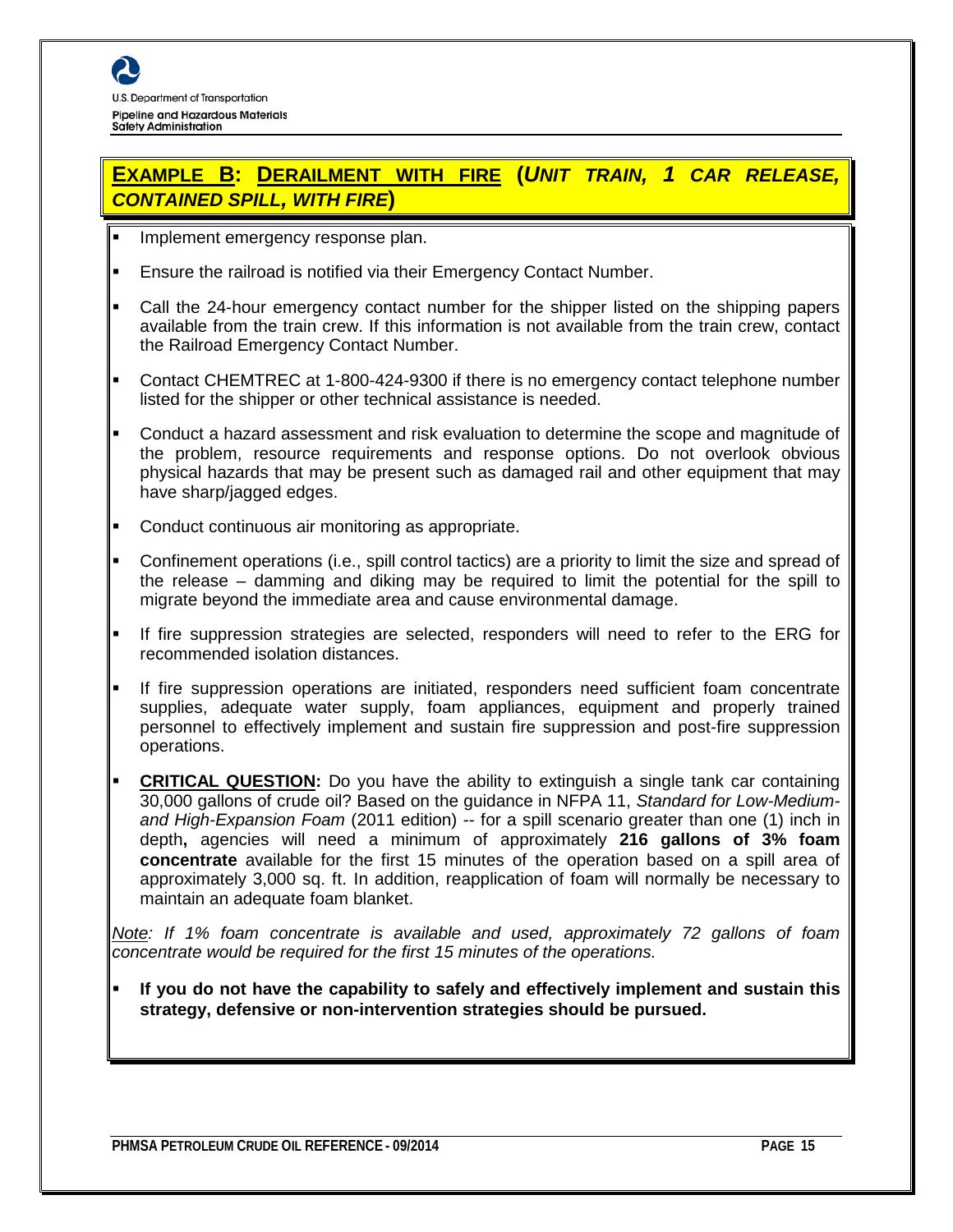#### **EXAMPLE C: DERAILMENT WITH FIRE (***UNIT TRAIN, MULTIPLE CAR INVOLVEMENT, RELEASE, SPILL, WITH FIRE***)**

- **Implement emergency response plan.**
- Ensure the railroad is notified via their Emergency Contact Number.
- Call the 24-hour emergency contact number for the shipper listed on the shipping papers available from the train crew. If this information is not available from the train crew, contact the Railroad Emergency Contact Number.
- Contact CHEMTREC at 1-800-424-9300 if there is no emergency contact telephone number listed for the shipper or other technical assistance is needed.
- Conduct a hazard assessment and risk evaluation to determine the scope and magnitude of the problem, resource requirements and response options. Do not overlook obvious physical hazards that may be present such as damaged rail and other equipment that may have sharp/jagged edges.
- Conduct continuous air monitoring as appropriate.
- Confinement operations (i.e., spill control tactics) are a priority to limit the size and spread of the release – damming and diking may be required to limit the potential for the spill to migrate beyond the immediate area and cause environmental damage.
- If fire suppression strategies are selected, responders will need to refer to the ERG for recommended isolation distances.
- If fire suppression operations are initiated, responders need sufficient foam concentrate supplies, adequate water supply, foam appliances, equipment and properly trained personnel to effectively implement and sustain operations.
- The resource requirements to safely and effectively respond to an incident of this magnitude will exceed the capabilities of most emergency response organizations. In situations of this nature, the amount of foam concentrate that is required to be available on-site to begin suppression operations per NFPA 11 (2011 edition), -- for a spill scenario greater than one (1) inch in depth**,** is approximately **26,000 gallons of 3% foam concentrate** for the first 15 minutes of the operation based on a spill area of approximately 360,000 sq. ft. In addition, reapplication of foam will normally be necessary to maintain an adequate foam blanket.

*Note: If 1% foam concentrate is available and used, approximately 8,666 gallons of foam concentrate would be required for the first 15 minutes of the operations.*

**NOTE: THE STRATEGY FOR THIS TYPE OF INCIDENT THAT PROVIDES THE HIGHEST LEVEL OF SAFETY TO RESPONDERS IS DEFENSIVE TO PROTECT EXPOSURES OR NON-INTERVENTION.**